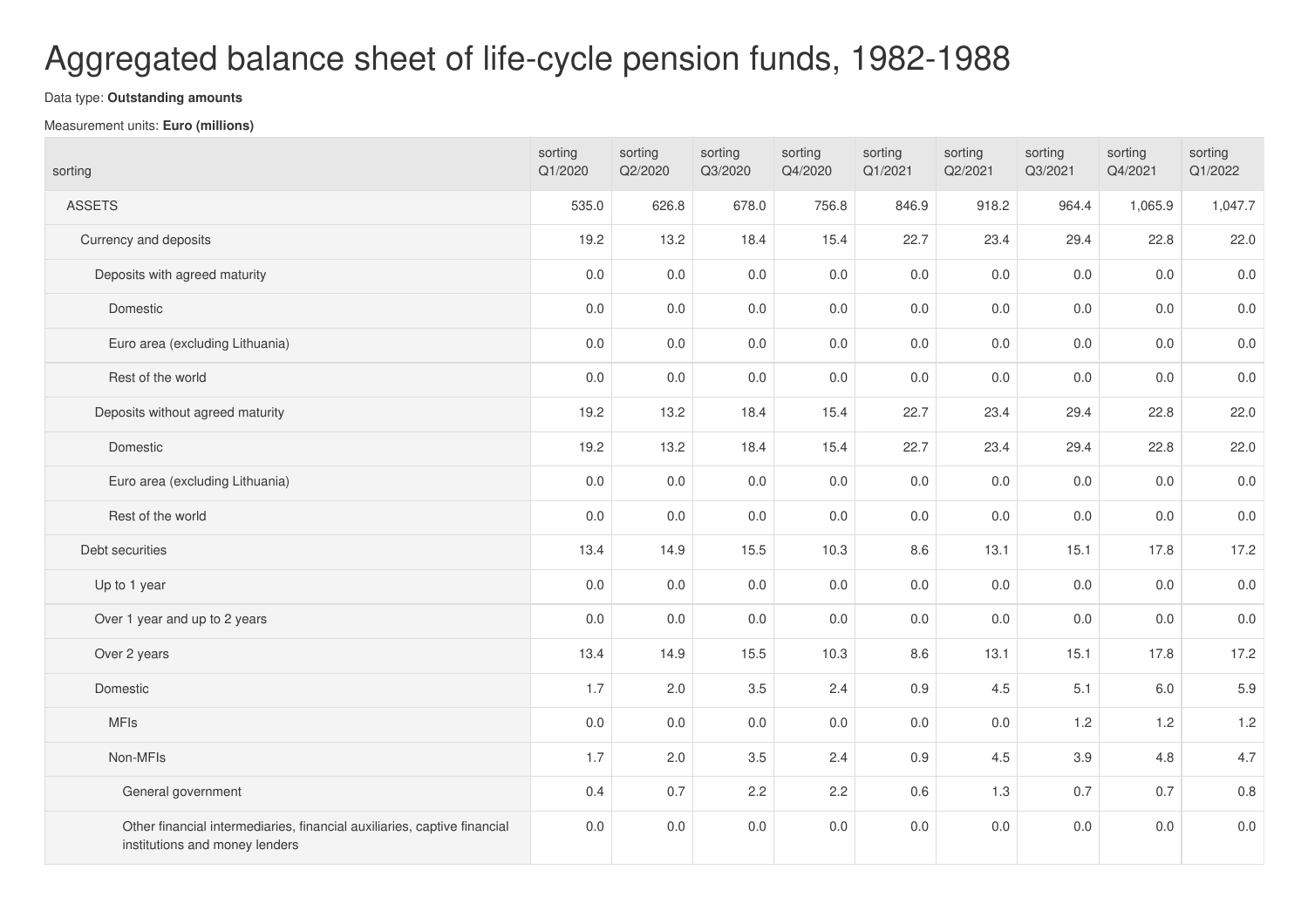| sorting                                                                                                    | sorting<br>Q1/2020 | sorting<br>Q2/2020 | sorting<br>Q3/2020 | sorting<br>Q4/2020 | sorting<br>Q1/2021 | sorting<br>Q2/2021 | sorting<br>Q3/2021 | sorting<br>Q4/2021 | sorting<br>Q1/2022 |
|------------------------------------------------------------------------------------------------------------|--------------------|--------------------|--------------------|--------------------|--------------------|--------------------|--------------------|--------------------|--------------------|
| Non-financial corporations                                                                                 | 1.3                | 1.3                | 1.3                | 0.3                | 0.3                | 3.2                | $3.2\,$            | 3.2                | 3.0                |
| Euro area (excluding Lithuania)                                                                            | 2.9                | 3.9                | 4.0                | $0.0$              | 0.0                | 0.3                | 0.3                | 2.2                | 2.2                |
| <b>MFIs</b>                                                                                                | 2.9                | 3.9                | 4.0                | 0.0                | 0.0                | 0.0                | 0.0                | 0.0                | 0.0                |
| Non-MFIs                                                                                                   | $0.0\,$            | $0.0\,$            | $0.0\,$            | $0.0$              | 0.0                | 0.3                | 0.3                | 2.2                | 2.2                |
| General government                                                                                         | 0.0                | $0.0\,$            | 0.0                | 0.0                | 0.0                | $0.0\,$            | 0.0                | 1.9                | 1.9                |
| Other financial intermediaries, financial auxiliaries, captive financial<br>institutions and money lenders | $0.0\,$            | $0.0\,$            | $0.0\,$            | $0.0\,$            | 0.0                | 0.3                | 0.3                | 0.3                | 0.3                |
| Non-financial corporations                                                                                 | $0.0\,$            | $0.0\,$            | 0.0                | 0.0                | 0.0                | $0.0\,$            | 0.0                | 0.0                | $0.0\,$            |
| Rest of the world                                                                                          | 8.7                | 9.0                | 8.0                | 7.9                | 7.7                | 8.3                | 9.7                | 9.6                | 9.1                |
| <b>MFIs</b>                                                                                                | 0.0                | 0.0                | 0.0                | 0.0                | 0.0                | 0.0                | 0.0                | 0.0                | $0.0\,$            |
| Non-MFIs                                                                                                   | 8.7                | 9.0                | 8.0                | 7.9                | 7.7                | 8.3                | 9.7                | 9.6                | 9.1                |
| General government                                                                                         | 8.7                | 9.0                | 8.0                | 7.9                | 7.7                | 8.3                | 8.9                | 8.8                | 8.4                |
| Other financial intermediaries, financial auxiliaries, captive financial<br>institutions and money lenders | $0.0\,$            | $0.0\,$            | 0.0                | $0.0\,$            | 0.0                | $0.0\,$            | 0.0                | 0.0                | 0.0                |
| Non-financial corporations                                                                                 | $0.0\,$            | $0.0\,$            | $0.0\,$            | $0.0\,$            | 0.0                | $0.0\,$            | 0.8                | 0.8                | 0.7                |
| Equity                                                                                                     | 4.4                | 5.4                | 5.4                | 15.3               | 15.4               | 16.2               | 15.8               | 17.9               | 17.0               |
| Domestic                                                                                                   | 3.9                | 4.8                | 4.8                | 14.7               | 14.7               | 15.5               | 15.1               | 15.2               | 14.5               |
| <b>MFIs</b>                                                                                                | 0.5                | $0.8\,$            | $0.8\,$            | 1.0                | 1.0                | 1.3                | 1.5                | 1.5                | 1.5                |
| Non-MFIs                                                                                                   | 3.4                | $4.0\,$            | 4.0                | 13.7               | 13.7               | 14.2               | 13.7               | 13.7               | 13.1               |
| Non-financial corporations                                                                                 | 3.4                | 4.0                | 4.0                | 13.7               | 13.7               | 14.2               | 13.7               | 13.7               | 13.1               |
| Euro area (excluding Lithuania)                                                                            | 0.5                | 0.6                | 0.6                | 0.6                | 0.6                | 0.6                | 0.6                | 2.7                | 2.5                |
| <b>MFIs</b>                                                                                                | $0.0\,$            | $0.0\,$            | 0.0                | $0.0\,$            | 0.0                | $0.0\,$            | 0.0                | $0.0\,$            | $0.0\,$            |
| Non-MFIs                                                                                                   | 0.5                | 0.6                | 0.6                | 0.6                | 0.6                | 0.6                | 0.6                | 2.7                | 2.5                |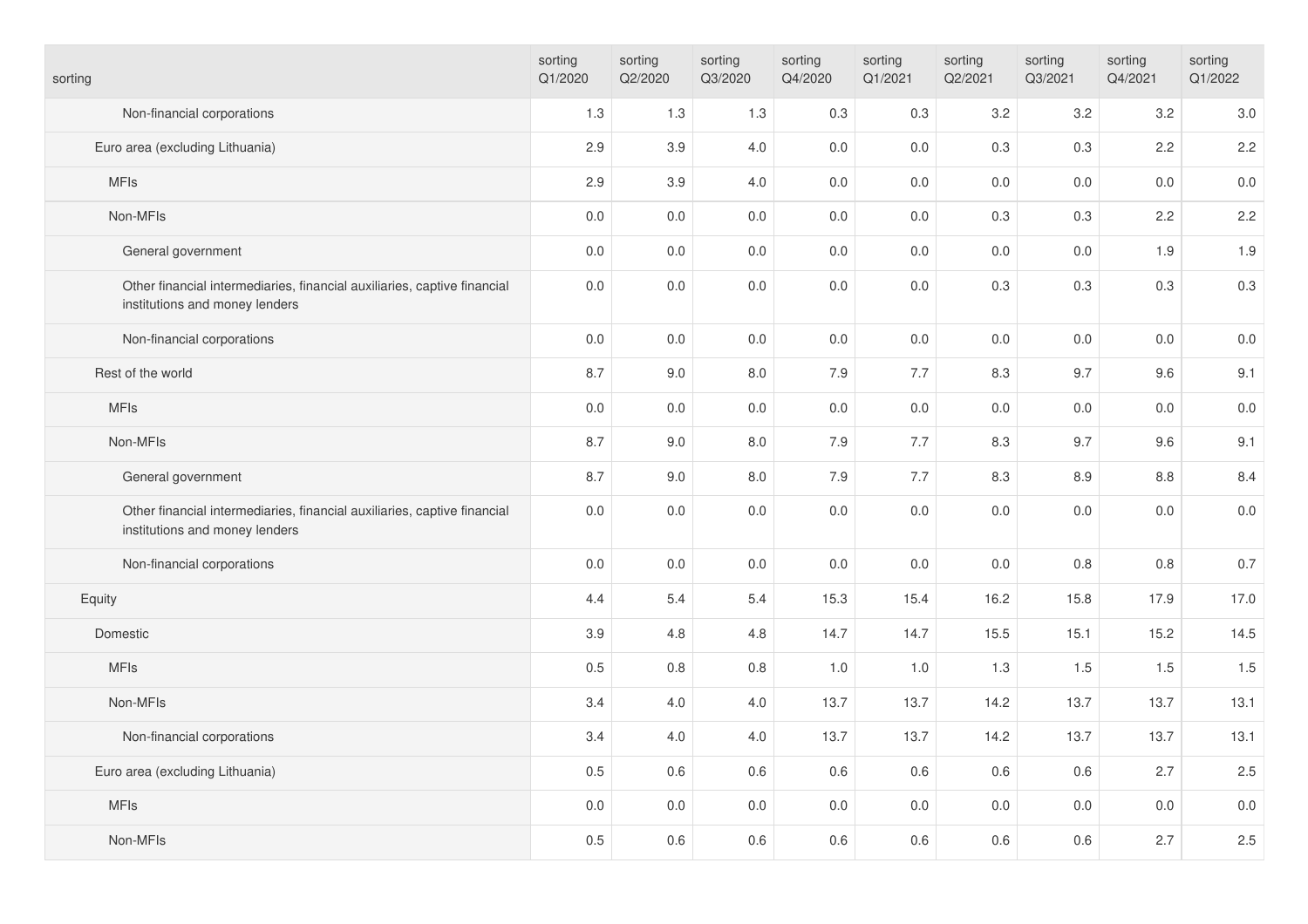| sorting                              | sorting<br>Q1/2020 | sorting<br>Q2/2020 | sorting<br>Q3/2020 | sorting<br>Q4/2020 | sorting<br>Q1/2021 | sorting<br>Q2/2021 | sorting<br>Q3/2021 | sorting<br>Q4/2021 | sorting<br>Q1/2022 |
|--------------------------------------|--------------------|--------------------|--------------------|--------------------|--------------------|--------------------|--------------------|--------------------|--------------------|
| Non-financial corporations           | 0.5                | 0.6                | 0.6                | 0.6                | 0.6                | 0.6                | 0.6                | 2.7                | 2.5                |
| Rest of the world                    | 0.0                | 0.0                | 0.0                | $0.0\,$            | 0.0                | 0.0                | 0.0                | $0.0\,$            | $0.0\,$            |
| <b>MFIs</b>                          | 0.0                | $0.0\,$            | 0.0                | $0.0\,$            | 0.0                | 0.0                | 0.0                | 0.0                | $0.0\,$            |
| Non-MFIs                             | $0.0\,$            | 0.0                | 0.0                | 0.0                | 0.0                | 0.0                | 0.0                | 0.0                | $0.0\,$            |
| Non-financial corporations           | $0.0\,$            | $0.0\,$            | $0.0\,$            | $0.0\,$            | 0.0                | 0.0                | 0.0                | $0.0\,$            | $0.0\,$            |
| Listed shares                        | 4.4                | 5.4                | 5.4                | 15.3               | 15.4               | 16.2               | 15.8               | 17.9               | 17.0               |
| Non-listed shares                    | 0.0                | 0.0                | $0.0\,$            | $0.0\,$            | 0.0                | 0.0                | 0.0                | $0.0\,$            | $0.0\,$            |
| Other equity                         | 0.0                | $0.0\,$            | 0.0                | 0.0                | 0.0                | 0.0                | 0.0                | 0.0                | $0.0\,$            |
| Investment funds shares/units        | 497.9              | 593.3              | 637.8              | 714.8              | 792.5              | 865.2              | 903.8              | 1,007.2            | 990.5              |
| MMF investment fund shares/units     | 0.0                | 0.0                | 0.0                | 0.0                | 0.0                | 0.0                | 0.0                | 0.0                | $0.0\,$            |
| Non-MMF investment fund shares/units | 497.9              | 593.3              | 637.8              | 714.8              | 792.5              | 865.2              | 903.8              | 1,007.2            | 990.5              |
| Domestic                             | 7.0                | 6.1                | 6.5                | 8.0                | 9.6                | 10.0               | 11.1               | 11.6               | 16.0               |
| Euro area (excluding Lithuania)      | 483.4              | 578.6              | 622.0              | 686.4              | 742.2              | 812.6              | 849.5              | 949.3              | 931.9              |
| Rest of the world                    | 7.5                | 8.6                | 9.4                | 20.4               | 40.7               | 42.7               | 43.2               | 46.4               | 42.6               |
| Equity funds shares/units            | 453.3              | 540.9              | 587.4              | 657.9              | 745.1              | 820.2              | 855.7              | 956.2              | 926.0              |
| Bond funds shares/units              | 6.5                | 11.0               | 8.4                | 9.3                | 11.6               | 8.2                | 8.2                | 6.7                | 13.5               |
| Mixed funds shares/units             | 13.8               | 17.4               | 17.9               | 20.4               | 5.6                | 5.8                | 5.6                | 5.4                | 5.1                |
| Real estate funds shares/units       | 14.7               | 15.0               | 14.5               | 15.2               | 14.9               | 15.2               | 15.2               | 15.6               | 16.0               |
| Hedge funds shares/units             | $0.0\,$            | $0.0\,$            | $0.0\,$            | $0.0\,$            | 0.0                | 0.0                | 0.0                | $0.0\,$            | $0.0\,$            |
| Other funds shares/units             | 9.5                | 8.9                | 9.5                | 12.0               | 15.3               | 15.9               | 19.1               | 23.3               | 29.9               |
| <b>Financial derivatives</b>         | 0.0                | $0.0\,$            | 0.0                | $0.0\,$            | 0.0                | 0.0                | 0.0                | 0.0                | $0.0\,$            |
| Domestic                             | $0.0\,$            | 0.0                | 0.0                | 0.0                | 0.0                | 0.0                | 0.0                | 0.0                | $0.0\,$            |